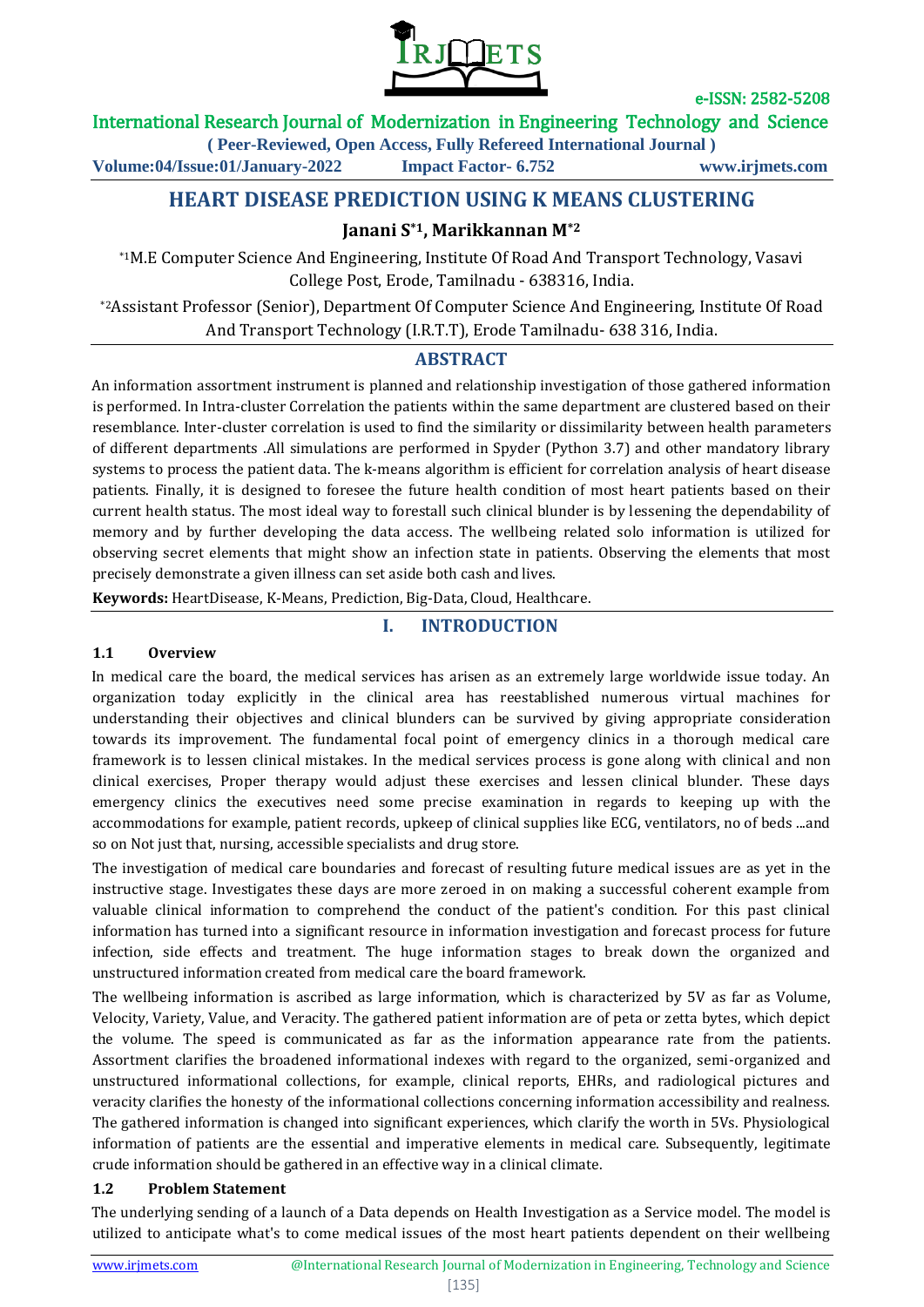

# International Research Journal of Modernization in Engineering Technology and Science

**( Peer-Reviewed, Open Access, Fully Refereed International Journal ) Volume:04/Issue:01/January-2022 Impact Factor- 6.752 www.irjmets.com**

status. To help the basic consideration unit and medical services in the clinic the board by wellbeing investigates an administration.

#### **1.3 Objective**

Basic consideration units globally give intense consideration to patients in basic conditions including interdisciplinary groups of medical services laborers. Utilizing the proposed logical model, anticipate how much stockpiling, memory, and calculation power needed for the framework. Arrangements that empower the ongoing successful utilization of this medical services association.

The assortment of information data for roughly a half year utilized as an informational index for giving some scientific data for emergency clinic executives. At long last it is seen that k means convention can be utilized for different applications identified with medical services and patient observing like heart illness forecast.

### **II. PROPOSED SYSTEM**

Propose a probabilistic information assortment model dependent on the recurrence of out-patient's visits and volume of information created from the patients with BAN. The proposed work is stretched out to an anticipation model for future medical issue expectation of the patients. This strategy can uphold the capacity and data recovery throughout the time stamp. Relationship investigation calculations are intended for the patients of intra and entomb branches of the emergency clinics. A calculation for anticipating future ailments of patients dependent on their present wellbeing status is planned information assortment models are created taking physiological boundaries and stowing away side effects of the illnesses of the patients. Moreover, the connection examination is fused with sickness expectation among the patients in clinics. Relationship examination is consolidated with illness expectation among the patients in a clinic. Information assortment plot, specialists, patients and BANs are viewed as through and through as the wellsprings of creating information dependent on the recurrence of visits (f) of a patient rather than thinking about just quantities of patients as investigated in customary plans. Recorded information with time series is gathered by utilizing our proposed information securing conspiracy and is communicated to the server farms in the cloud for capacity and investigation.

### **III. SYSTEM DESIGN**

#### **3.1 System Architecture**

Framework configuration is the interaction or specialty of characterizing the design, parts, modules, points of interaction and information for a framework to fulfill determined necessities. One could consider it to be the utilization of frameworks hypothesis to item advancement. Configuration is the principal work in the advancement stage for any specialist's item framework. Plan is an inventive strategy. It manages the inventive capacity of the software engineer. A decent configuration is the way into a compelling framework. The expression "Plan" is characterized as "The cycle of applying different strategies and standards to characterize a process or a framework in adequate subtleties to allow its actual acknowledgment".



#### **ARCHITECTURAL DIAGRAM**

www.irimets.com **@International Research Journal of Modernization in Engineering, Technology and Science** [136]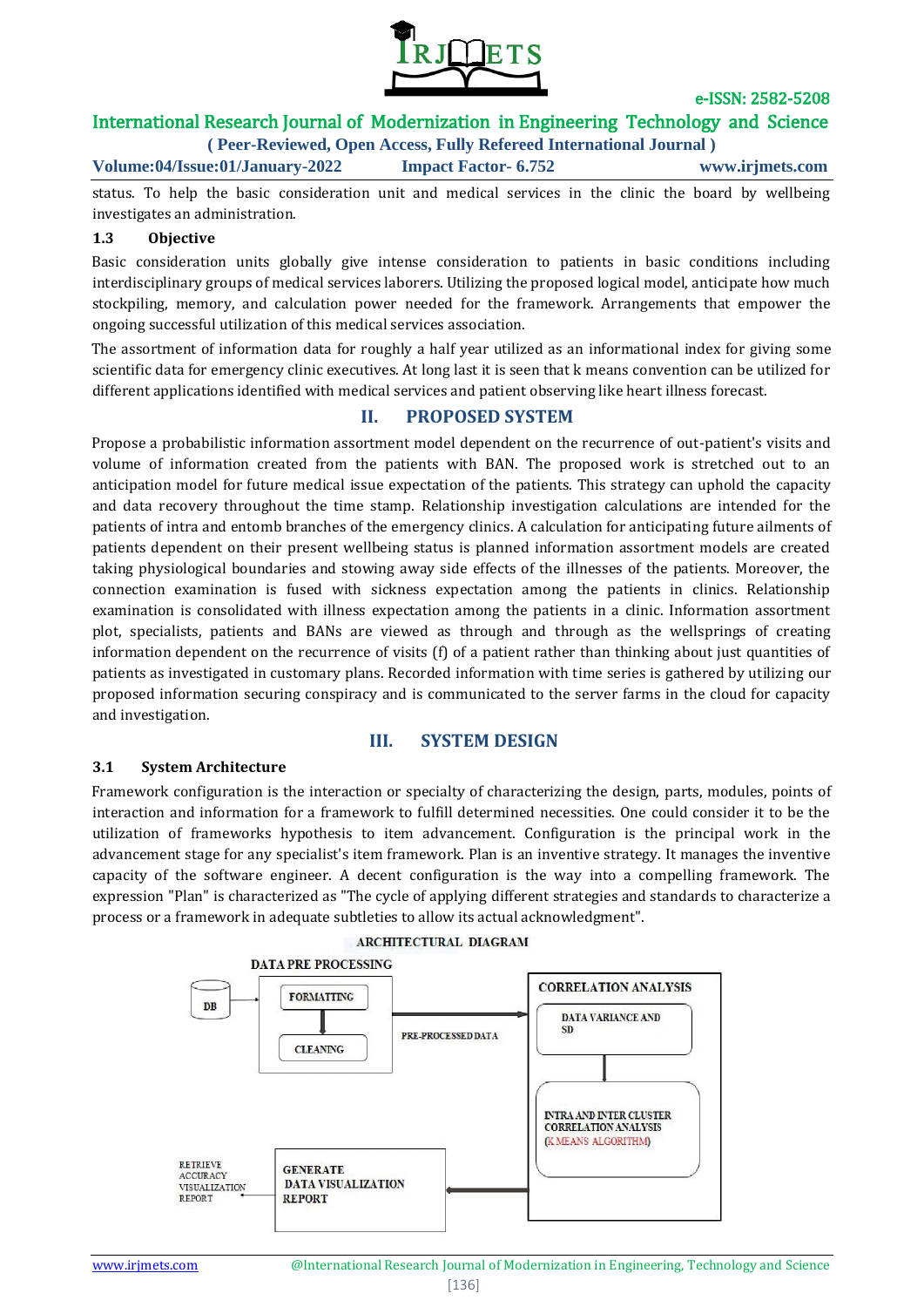

# International Research Journal of Modernization in Engineering Technology and Science

**( Peer-Reviewed, Open Access, Fully Refereed International Journal )**

**Volume:04/Issue:01/January-2022 Impact Factor- 6.752 www.irjmets.com**

### **3.2 Modules Description**

### **3.2.1 Data preprocessor**

Information Preprocessing is a procedure that is utilized to change over the crude information into a clean informational collection.

**Input**: Healthcare informational collections incorporate a huge measure of clinical information, different estimations, monetary information, factual information, socioeconomics of explicit populaces, furthermore protection information, to give some examples, accumulated from different medical care information sources. **output:** Formatted Data

**Process**: Data being handled by designing, cleaning and standardization

#### **3.2.2 Correlation Analysis**

Connection examination is a broadly utilized procedure that distinguishes fascinating connections in information. Distinguish applicable characteristics in the dataset which have a critical effect on grouping a

patient's well being status

**Procedures utilized**: Inter bunch relationship calculation and intra group connection calculation, k means calculation.

**Bury group connection examination (IeCE)**: It is utilized to lessen the stage, sickness of an as for the related worth of wellbeing boundaries is checked and the high hazard patients are Clustered into a gathering.

**Intra group connection Analysis (IaCE)**: It is utilized as investigation the exceptionally affected wellbeing boundaries are recognized and assembled dependent on the connection esteems **output**: Extract information

#### **3.2.3 K-MEANS Clustering Algorithm**

**Input**: Data focuses D, Number of bunches k

Step1: Initialize k centroids arbitrarily

Step2: Associate every important element in D with the closest centroid. This gap the information into k bunches.

Step3: Recalculate the place of centroids .Repeat the means 2 and stage 3 until there are no more changes in participation of the main elements

**Output** : Data focuses with bunch participation

### **3.2.4 Data Visualization Report**

Information perception is the graphical portrayal of data and information. By utilizing visual components like diagrams, charts, and guides, information perception apparatuses give an available method for seeing and getting patterns, anomalies, and examples in information.

**Output** : Identification and the information can be recovered exactness as pictured as a diagram.

## **IV. IMPLEMENTATION**

The proposed work is implemented in Python 3.7 with libraries Tensor flow, Spyder, pandas, matplotlib and other mandatory libraries. We downloaded the dataset from MIMIC-111 CLINICAL DATABASE OR DATA SET download on

PhysioNet. Machine learning algorithm is applied to a K- means algorithm.

### **4.1 Result Discussion and Performance analysis**

The proposed work is implemented in Python 3.7 with libraries Tensor flow, Spyder, pandas, matplotlib and other mandatory libraries. Machine learning algorithm, K means Clustering algorithm is used.

### **Inter clustering analysis**

**1. Average Linkage Distance :** The average linkage distance is the average distance between all the objects belonging to two different clusters defined as

$$
\delta_3\left(S,\,T\right)=\frac{1}{\left|S\right|\left|T\right|}\sum_{\substack{x\text{ }\in\text{ }S\\y\text{ }\in\text{ }T}}d\left(x,\,y\right)
$$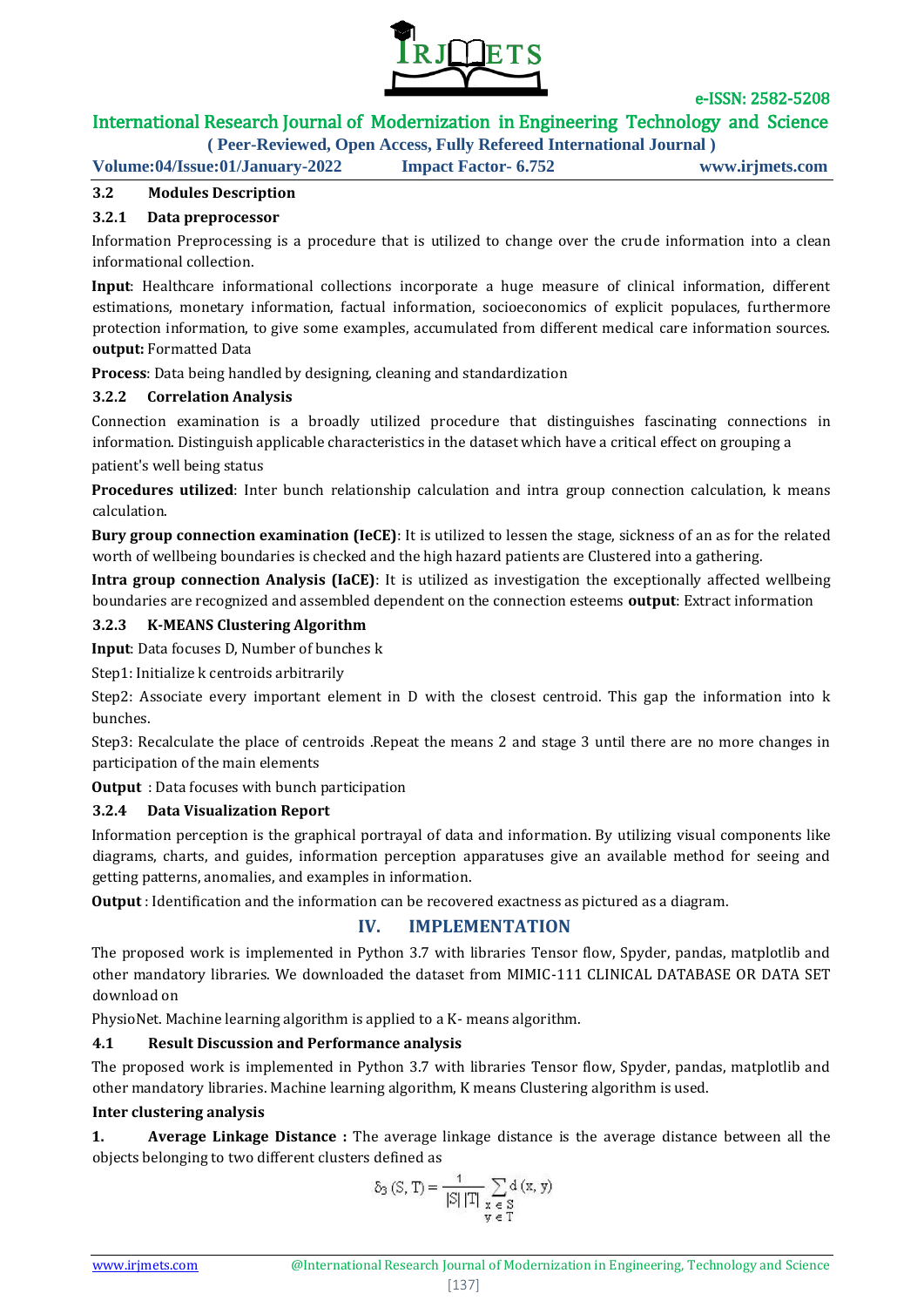

International Research Journal of Modernization in Engineering Technology and Science

**( Peer-Reviewed, Open Access, Fully Refereed International Journal )**

**Volume:04/Issue:01/January-2022 Impact Factor- 6.752 www.irjmets.com**

**2. Centroid Linkage Distance :** The centroid linkage distance is the distance between the centers vs and vt of two clusters

S and T respectively, defined as

$$
\delta_4\left(\text{S},\, \text{T}\right)=\text{d}\left(\nu_s,\nu_t\right)
$$

where,

$$
\nu_s = \frac{1}{|S|} \sum_{x \in S} x, \nu_t = \frac{1}{|T|} \sum_{y \in T} y
$$

**3. Normal Centroid Linkage Distance :** The normal centroid linkage distance is the distance between the focal point of a bunch and every one of the articles having a place with an alternate bunch, characterized as

$$
\delta_S(S,T) = \frac{1}{|S|+|T|} \left\{ \sum_{x \in S} d(x, vt) + \sum_{y \in T} d(y, vs) \right\}
$$

**4. Complete Diameter Distance :** The complete diameter distance is the distance between two most remote objects belonging to the same cluster defined as

$$
\Delta_1(S) = \max \{d(x, y)\}
$$
  
x, y \in S

**5. Average Diameter Distance :** The average diameter distance is the average distance between all the objects belonging to the same cluster defined as

$$
\Delta_2(S) = \frac{1}{|S| \cdot (|S| - 1)} \sum_{\substack{x, y \in S \\ x \neq y}} \left( d(x, y) \right)
$$

**6. Centroid Diameter Distance :** The centroid breadth distance is twofold normal distance between the items as a whole and the bunch focal point of s characterized as

$$
\Delta_3(S) = 2 \left\{ \begin{array}{c} \sum_{x \in S} d(x, \overline{v}) \\ \frac{x \in S}{|S|} \end{array} \right\}
$$

#### **4.2 Result Discussion**

The chosen health dataset doesn't know if the person has a disease, or lives or dies yet. Without this target data, our project for unsupervised machine learning. So that using k-means clustering algorithm looks at the way in which the data is grouped. The first step can start with arbitrary numbers of K clusters (random numbers). Calculate the lowest sum of square error each data point has from the nearest cluster center (known as a centroid). Here the need of three centroids to be as far apart from one another while also being as close to their respective data points as possible. The Figure 4.1 graph shows a visualize pre processing data



**Figure 4.1:** Visualization of raw data preprocessing data

According to the calculation, the cycle is run again until the amount of square mistake is the same as the most reduced outcome. At the point when first putting our centroids in quite a while, it is subjective where they go, so the redundancy is to track down the ideal position to boost centroid distances while limiting the amount of squares mistake for every main item. The K-implies work utilizing python and furthermore utilized the K-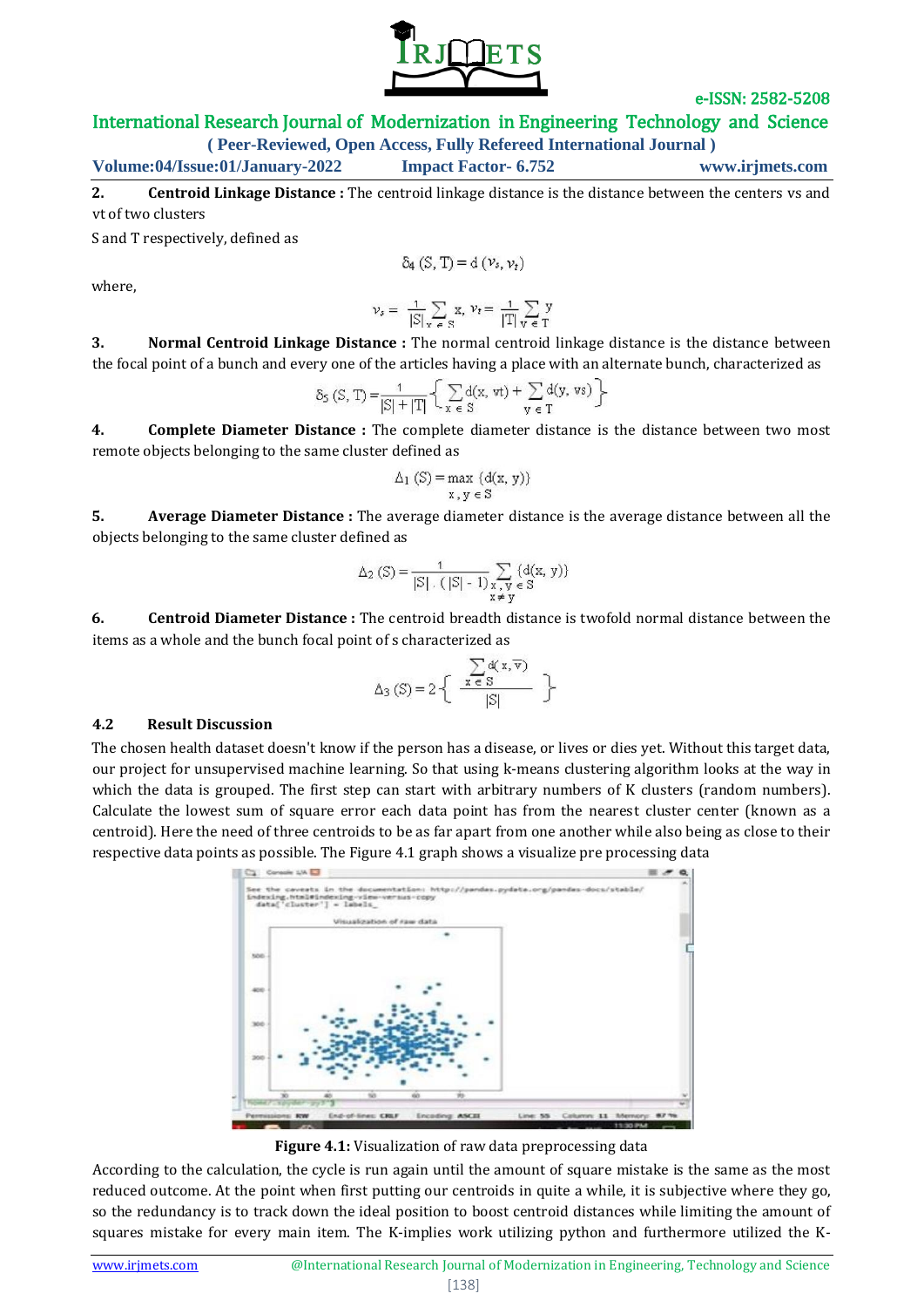

#### International Research Journal of Modernization in Engineering Technology and Science **( Peer-Reviewed, Open Access, Fully Refereed International Journal )**

**Volume:04/Issue:01/January-2022 Impact Factor- 6.752 www.irjmets.com**

implies work viewed as in the Scikit-learn library. Since the underlying arrangement of centroids is irregular, you will notice a distinction in the spot of my centroids, yet the outcomes toward the end are exactly the same.

The tone coded for our bunch names to our dataset bunch as per new marks to decide any new relationship that was not already apparent.

Beforehand, the heart dataset I utilized is brimming with numeric downright information, which doesn't bunch well overall. To address this issue, utilizing K-modes to supplant the method for bunches with modes and works along these lines to K-implies. It's staying with K-implies for training.

To conquer a few snags with the information type utilizing K-implies are utilized as it were the ceaseless mathematical information make two bunch gatherings and apply those group marks to the information. Here beneath Figure 4.2 and Figure 4.3 diagram showing bury and intra bunch gathering of information. Since this dataset ends up containing an objective element, In the wellbeing dataset I have freedom to check the exactness of my K-implies bunches. In this heart information, the objective demonstrates if the patient had coronary illness [1] or doesn't have coronary illness [0]



**Figure 4.2:** Visualization of intra clustered data

When endeavoring to anticipate assuming an individual will have coronary illness, we can see from our above charts that age and cholesterol isn't for the most part a decent indicator. See the green and blue items without infection? More noteworthy age doesn't build hazards. Cholesterol levels are not characteristic either; if not we would see an example of up red. The greater part of the red is solidly in the center, dissipated vertical and descending.



**Figure 4.3:** Visualization of inter clustered data

In Figure 4.4 draw a clear slanted line and see that a patient will either have heart disease or not, regardless of age, weight, gender, cholesterol and the several other features we have available. In this case, magenta is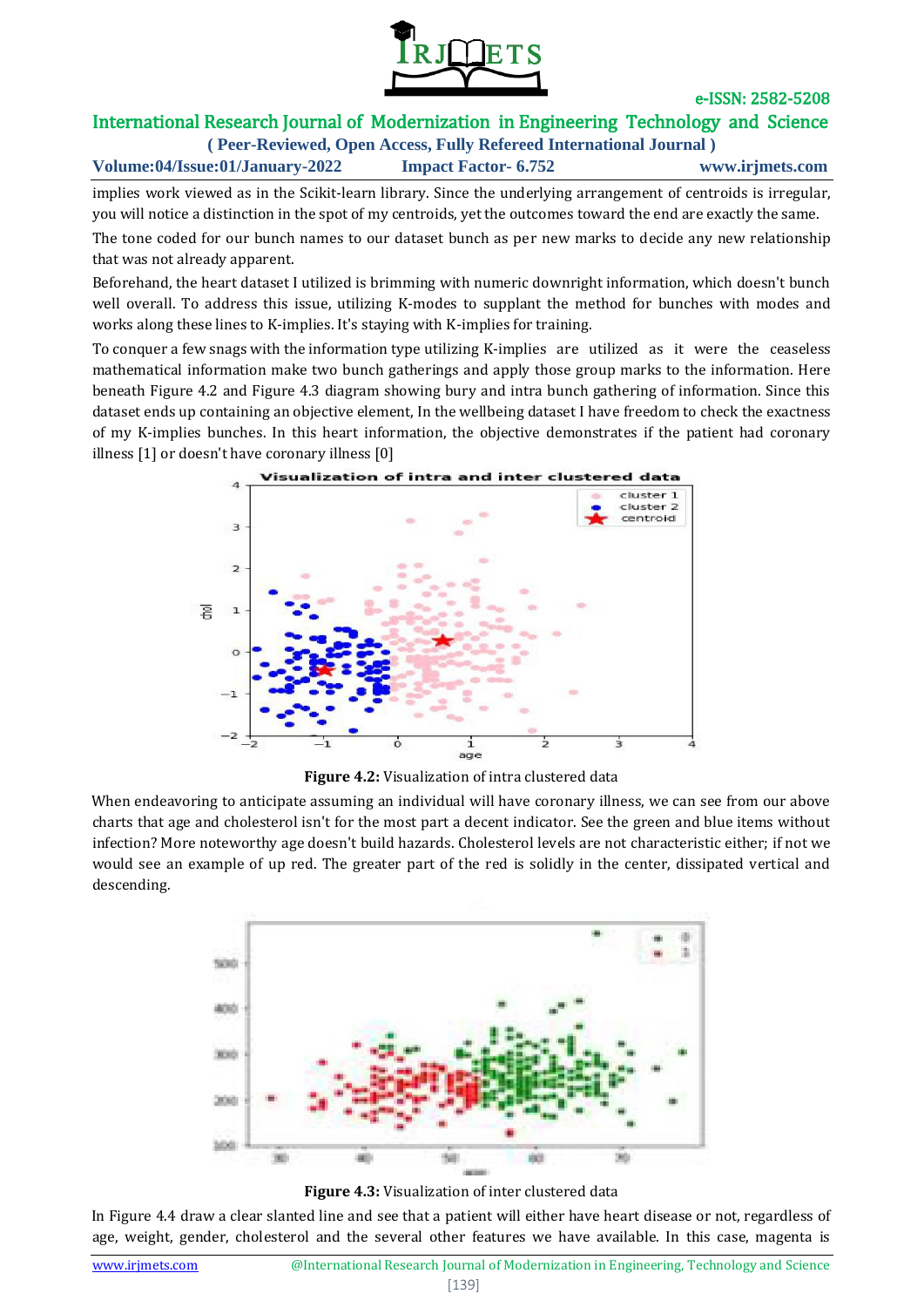

# International Research Journal of Modernization in Engineering Technology and Science

**( Peer-Reviewed, Open Access, Fully Refereed International Journal )**

**Volume:04/Issue:01/January-2022 Impact Factor- 6.752 www.irjmets.com**

disease [0] while blue is disease free. Old peak (a stress test measurement) would not indicate much on its own, but when graphed next to Thalach (max heart rate) we can create a nice divide using the labels from our clusters (blue and magenta). If a patient falls on the magenta side of the line, they are very likely to have heart disease. If they fall on the blue side, they are likely to be disease free, for now. Two better indicators for disease can be observed below.





Finally range the disease of patients are provided by a graph



**Figure 4.5:** Visualization of cluster range of disease

### **V. CONCLUSION**

Health dataset are designed for the intra and inter cluster correlation analysis of the healthcare data. It is observed that k-means protocol can be used for various applications related to healthcare and patient monitoring such as heart disease prediction or cancer severity classification. The accuracy of my self-made Kmeans was 74.59% while the accuracy of Sci-kit Learn's K-means was 74.26%. The difference is likely due to the initialization position of the centroids in the data.

# **VI. FUTURE WORK**

Our future work is to implement the proposed data analytic model in the real healthcare domain and cancer severity to analyze the data in real-time data analytic platforms such as SPARK.